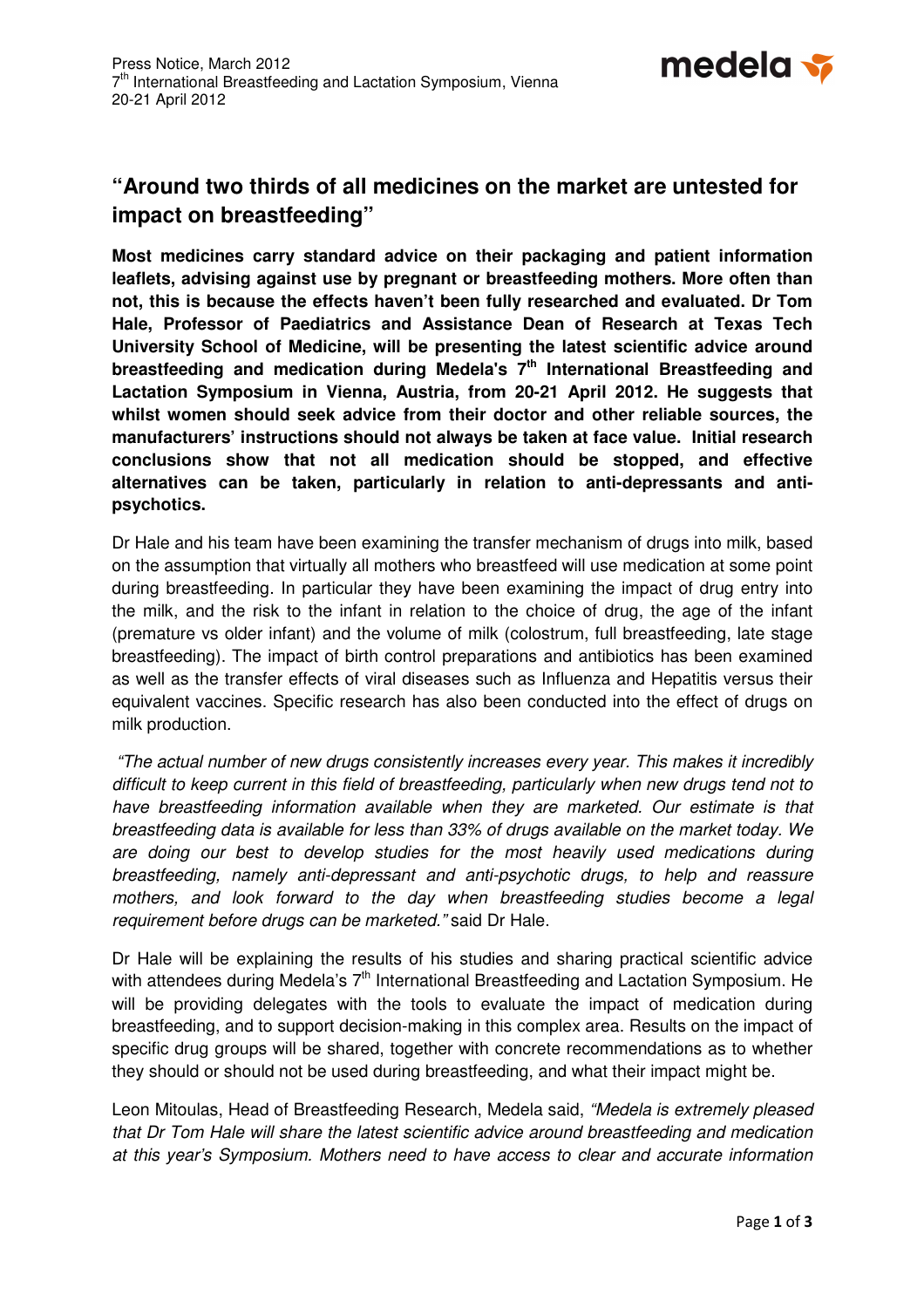

about medication if they are to continue breastfeeding successfully and safely. This is an area of research which is of great importance to healthcare professionals and mothers alike."

# **ENDS**

## **Note to Editors**

Medela's 7th International Breastfeeding and Lactation Symposium to be held in Vienna Austria (20-21 April 2012) will focus on the unique components of human milk, the value of human milk in NICU, as well as latest recommendations for research based practice. Dr Tom Hale will be joined by several international experts who will share their latest findings on a number of related topics including the presence of stem cells in human milk, the value of donor milk in NICU, and the unique properties of oligosaccharides in milk. This annual event is attended by an international audience of paediatricians, neonatologists, midwives and lactation consultants, all of whom have a special interest in learning more about breastmilk composition.

This year, Medela is working to encourage greater participation from the science, research and technology community at large, aiming to create discussion and ties between lactation researchers and colleagues from other fields, as well as the press and other stakeholders.

#### **Media Programme**

A specific media programme is being developed in parallel to the Symposium giving media the opportunity to meet and exchange views and information with international researchers.

A webcast will be organised for journalists on **Friday April 20th from 10:30 to 11:30 Vienna time (CET, Central European Time).** In addition, interviews can be organised before, during and after the symposium. Embargo restrictions may be applied. Speaker profiles and abstracts for the symposium can be found on the website:

http://www.medela.com/IW/en/breastfeeding/for-professionals/congress2012/speakers.html

**For further information and registration, please visit www.Medela.com/congress and/or contact Veronika Studer Medela Communication Manager [Tel.: +41/ (0)41 / 769 54 37 | Email: Veronika.studer@medela.ch]** 

**@Medela**: Medela Twitter will be live before, during and after the event

#### **Symposium Programme**

#### http://www.medela.com/IW/en/breastfeeding/for-professionals/congress2012/programme.html

# **Friday April 20th**

#### **The Unique Components of Human Milk**

- The uniqueness of the components of human milk Professor Peter Hartmann (UWA)
- Oligosaccharides in human milk Dr. Lars Bode (University of California, San Diego)
- New discoveries in human milk (stem cells) Dr. Foteini Hassiotou (UWA)

# **Saturday April 21st**